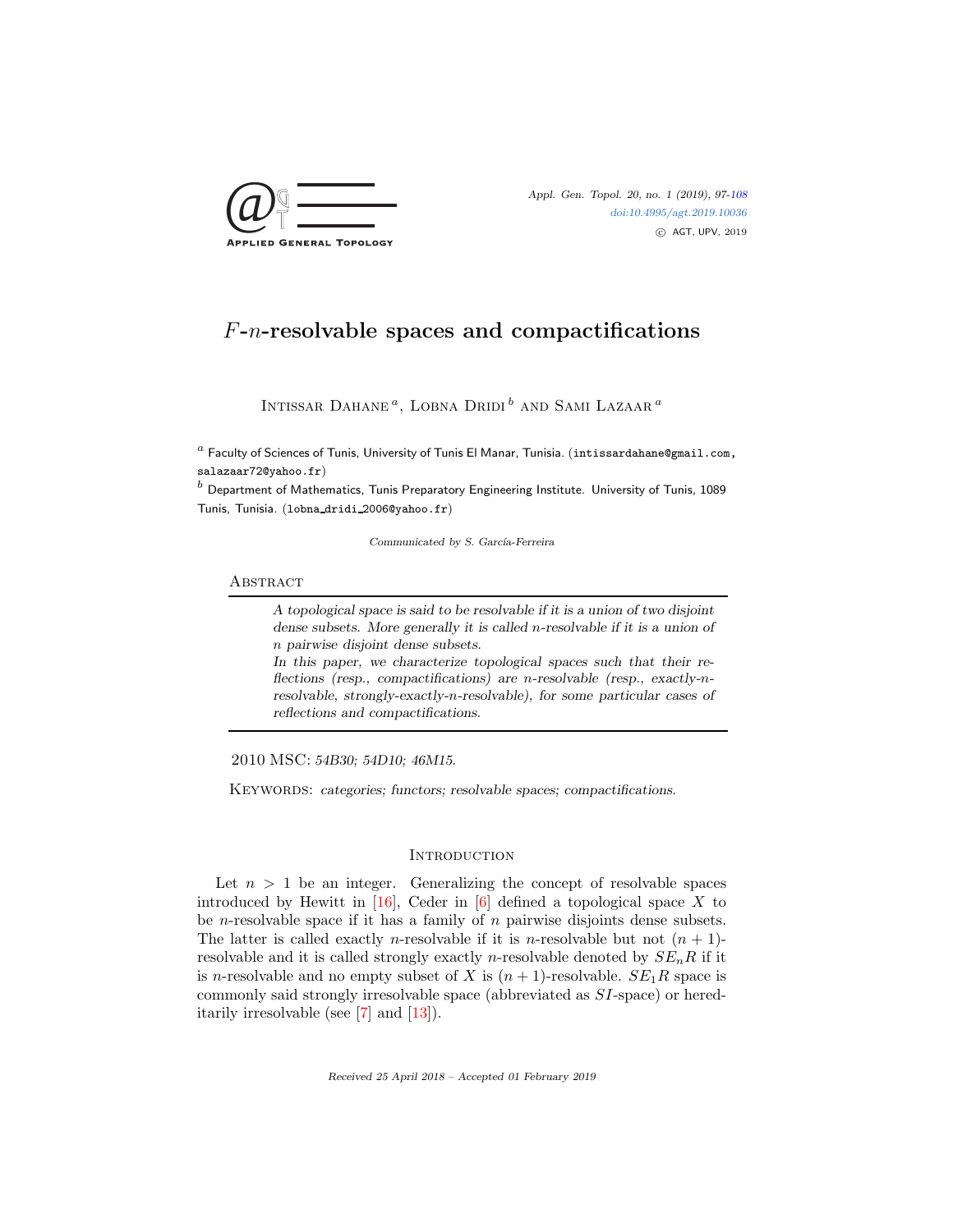The theory of categories and functors play an enigmatic role in topology, specially the notion of reflective subcategories. Recently, some authors have been interested by particular functors like  $T_0$ , S,  $\rho$  and FH.

In  $[10]$ ,  $[11]$  and  $[8]$ , the authors have characterized topological spaces whose F-reflections are door, submaximal, nodec and resolvable.

Some papers, as [\[5\]](#page-11-7) and [\[3\]](#page-11-8) were interested in spaces such that their compactifications are submaximal, door and nodec. Specially in [\[2\]](#page-10-1), K. Belaid and M. Al-Hajri have characterized topological spaces such that their one point compactifications (resp., Wallman compactifications) are resolvable.

In the first section of this paper, we characterize topological spaces such that their  $T_0$ -reflections are *n*-resolvable (resp., exactly *n*-resolvable, strongly exactly n-resolvable).

In the second section, topological spaces, such that their Tychonoff reflections and functionally Hausdorff reflections are n-resolvable (resp., exactly nresolvable), have been characterized.

The third section of this paper is devoted to a characterization of topological spaces such that their one point compactifications (resp., Wallman compactifications) are *n*-resolvable (resp., exactly *n*-resolvable, strongly exactly n-resolvable).

# 1.  $T_0$ - $n$ -RESOLVABLE SPACES,  $T_0$ -EXACTLY- $n$ -RESOLVABLE SPACES AND  $T_0$ -strongly-exactly- $n$ -resolvable spaces.

Let X be a topological space. The  $\mathbf{T}_0$ -reflection of X denoted by  $\mathbf{T}_0(X)$  is defined as follow.

Consider the equivalence relation  $\sim$  on X by:  $x \sim y$  if and only if  $\overline{\{x\}} = \overline{\{y\}}$ , for  $x, y \in X$ . Then the resulting quotient space  $\mathbf{T}_0(X) := X/\sim$  is a Kolmogroff space called the  $\mathbf{T}_0$ -reflection of X.

Recall that a continuous map  $q: X \longrightarrow Y$  is said to be a quasihomeomorphism if  $U \longmapsto q^{-1}(U)$  (resp.,  $C \longmapsto q^{-1}(C)$ ) defines a bijection  $\mathcal{O}(Y) \longrightarrow$  $\mathcal{O}(X)$  (resp.,  $\mathcal{F}(Y) \longrightarrow \mathcal{F}(X)$ ), where  $\mathcal{O}(X)$  (resp.,  $\mathcal{F}(X)$ ) is the collection of all open sets (resp., closed sets) of  $X$  )[\[15\]](#page-11-9).

In particular the canonical surjection  $\mu_X : X \longrightarrow \mathbf{T}_0(X)$  is an onto *quasihomeomorphism* and consequently a closed (resp., open) map, (see [\[4\]](#page-11-10)).

In order to give the main result of this section we recall the following results introduced in [\[10\]](#page-11-4).

*Notation* 1.1 ([\[10,](#page-11-4) Notations 2.2]). Let X be a topological space,  $a \in X$  and  $A \subseteq X$ . We denote by:

- (1)  $d_0(a) := \{x \in X : \{x\} = \{a\}\}.$
- (2)  $d_0(A) = \cup [d_0(a); a \in A].$

<span id="page-1-0"></span>*Remark* 1.2 ([\[10,](#page-11-4) Remarks 2.3]). Let X be a topological space and A be a subset of  $X$ . The following properties hold.

(i)  $d_0(A) = \mu_X^{-1}(\mu_X(A)).$ 

 $\circ$  AGT, UPV, 2019  $\circ$  Appl. Gen. Topol. 20, no. 1 98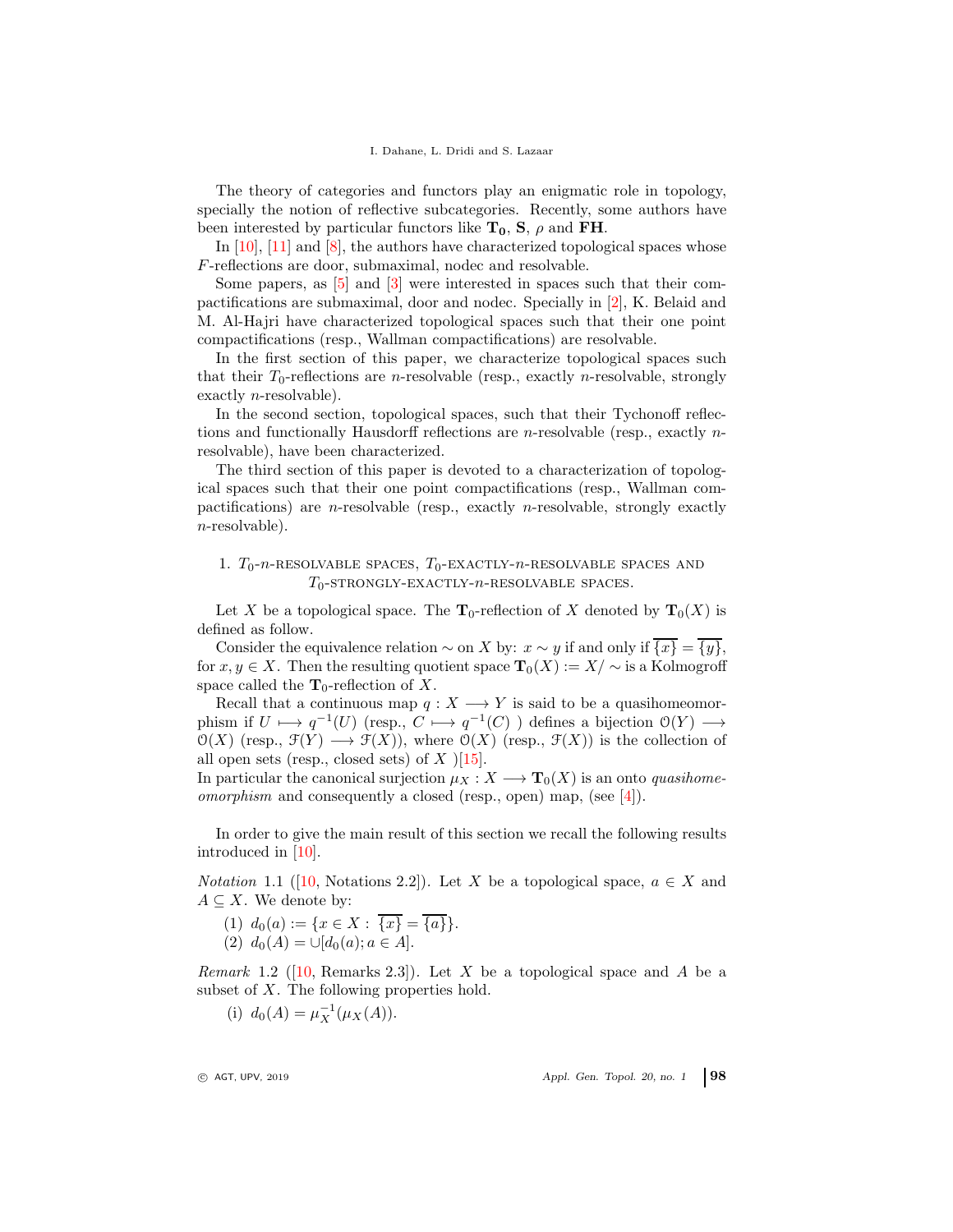$F$ -n-resolvable spaces and compactifications

- (ii)  $d_0(d_0(A)) = d_0(A)$ .
- (iii)  $A \subseteq d_0(A) \subseteq \overline{A}$  and consequently  $\overline{d_0(A)} = \overline{A}$ .
- (iv) In particular if A is open (resp., closed ), then  $d_0(A) = A$ .

The following definitions are natural.

**Definition 1.3.** A topological space X is called  $T_0$ -n-resolvable (resp.,  $T_0$ - $\vec{r}$  *exactly-n-resolvable*,  $T_0$ -strongly-exactly-n-resolvable) if its  $T_0$ -reflection is nresolvable (resp., exactly-n-resolvable, strongly-exactly-n-resolvable).

Before giving the characterization of  $T_0$ -n-resolvable spaces, let us introduce the following definition.

**Definition 1.4.** A family  $\{A_i: i \in I\}$  of subsets of a topological space X is called pairwise  $d_0$ -disjoint if and only if  $d_0(A_i) \cap d_0(A_i) = \emptyset$ , for any  $i \neq j \in I$ .

By Remarks [1.2](#page-1-0) *(iii)*, a pairwise  $d_0$ -disjoint family is a pairwise disjoint family.

The following result characterise  $T_0$ -n-resolvable spaces.

Theorem 1.5. *Let* X *be a topological space. Then the following statements are equivalent:*

(1) X is a  $T_0$ -n-resolvable space;

(2) X have a dense pairwise  $d_0$ -disjoint family with cardinality n.

*Proof.*  $(1) \implies (2)$ 

Suppose that X is a  $T_0$ -n-resolvable space. Then  $T_0(X)$  has a dense pairwise disjoint family  $\{\mu_X(A_i); 1 \leq i \leq n\}$ , where  $A_1, ..., A_n$  are subsets in X. So applying  $\mu_{\overline{x}}^{-1}$ , one can see easily that  $\{d_0(A_i): 1 \leq i \leq n\}$  is a family of pairwise disjoint subsets of X.

Now since  $\mu_x$  is an onto quasihomeomorphism then, by [\[10,](#page-11-4) Lemma 2.16], we have:

$$
\forall 1 \leq i \leq n \ \ X = \mu_X^{-1}(\mathbf{T}_0(X)) = \mu_X^{-1}\left(\overline{\mu_X(A_i)}\right) = \overline{\mu_X^{-1}(\mu_X(A_i))} = \overline{d_0(A_i)}.
$$

Therefore  $\{A_i; 1 \leq i \leq n\}$  is a dense pairwise  $d_0$ -disjoint family of X.  $(2) \Longrightarrow (1)$ 

Suppose that X has a dense pairwise  $d_0$ -disjoint family  $\{A_i; 1 \leq i \leq n\}$  with cardinality n. Then, for any  $1 \leq i \neq j \leq n$ , the condition  $d_0(A_i) \cap d_0(A_j) = \emptyset$ implies immediately that  $\mu_X(A_i) \cap \mu_X(A_j) = \varnothing$ .

Now, let  $1 \leq i \leq n$ . The density of  $d_0(A_i)$  in X shows that:

$$
T_0(X) = \mu_X(X) = \mu_X(\overline{d_0(A_i)}) = \mu_X(\overline{\mu_X^{-1}(\mu_X(A_i))}) = \mu_X(\mu_X^{-1}(\overline{\mu_X(A_i)}) = \overline{\mu_X(A_i)}.
$$

Therefore,  $\{\mu_X(A_i): 1 \leq i \leq n\}$  is a dense pairwise disjoint family of subsets of  $T_0(X)$ .

*Remark* 1.6. Clearly every  $T_0$ -n-resolvable space is a *n*-resolvable space. The converse does not hold, indeed:

 $Q$  AGT, UPV, 2019  $AP$  Appl. Gen. Topol. 20, no. 1 99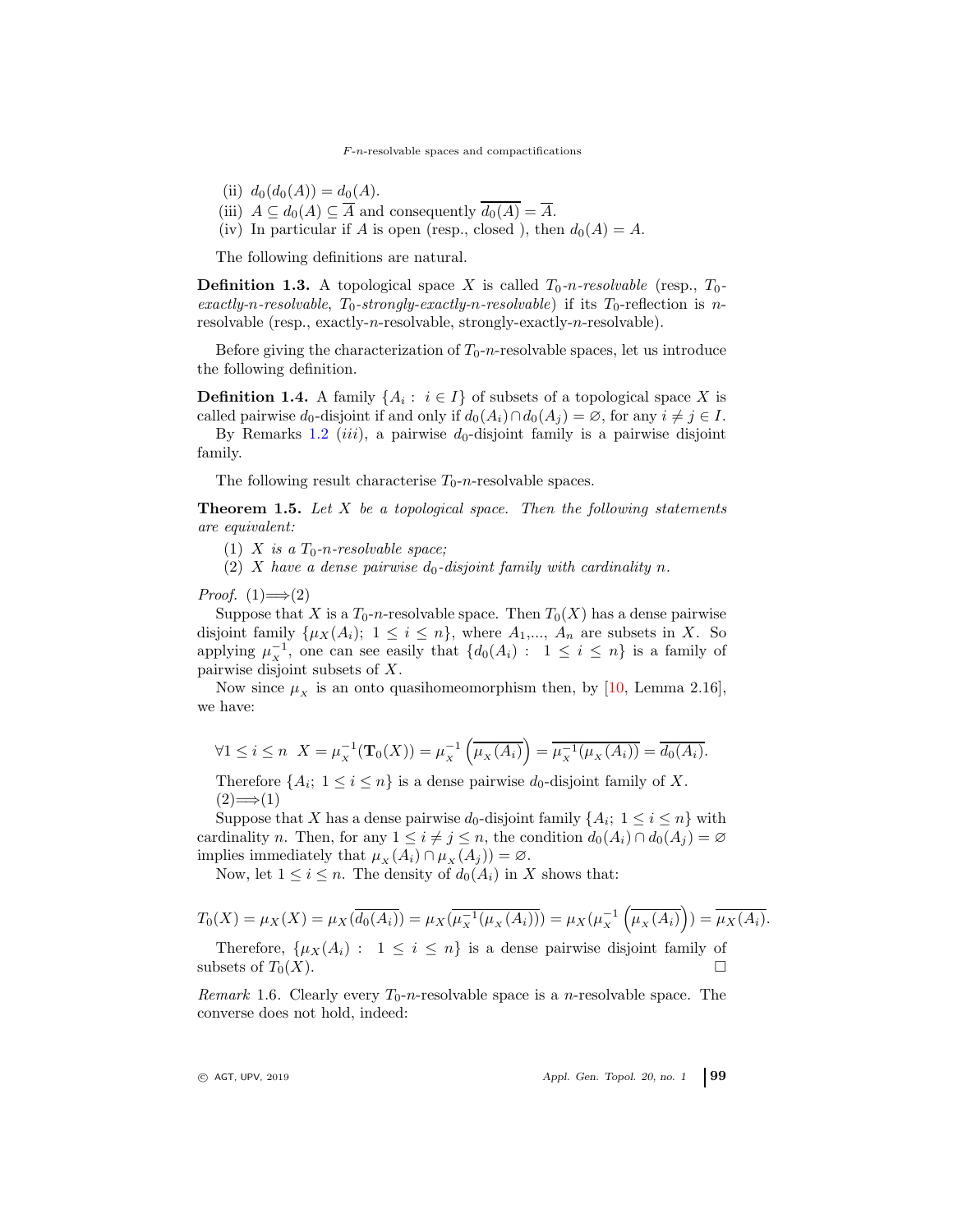Let X be a subset of cardinality  $n (n > 1)$  equipped with the indiscreet topology. Clearly the family  $\{\{x\}; x \in X\}$  is composed by disjoint dense subsets of X and thus X is n-resolvable. But  $T_0(X)$  is a one point which is not 2-resolvable. Remark that in this case  $d_0({x}) = X$ , for any  $x \in X$  and consequently,  $d_0(A) = X$  for any subset A of X, therefore there is no  $d_0$ -disjoint family of X with cardinality greater or equal to 2.

The following result is an immediate consequence of the previous theorem.

**Corollary 1.7.** Let  $X$  be a topological space.  $X$  is a  $T_0$ -exactly-n-resolvable *space if and only if*  $\max\{|\mathcal{F}| \mid \mathcal{F} \text{ is a dense } d_0 - \text{disjoint family of } X\} = n.$ 

Before giving a characterization of a  $T_0$ -strongly-exactly-n-resolvable space we need the following lemma.

<span id="page-3-0"></span>**Lemma 1.8.** *Let* X *be a topological space and* S *a subset of* X. Then  $\mu_X(S) \simeq$  $\mu_S(S)$ .

*Proof.* S is a subset of X then, the following diagram is commutative.



 $-T_0(i) : T_0(S) \longrightarrow T_0(i)(T_0(S))$  is bijective. In fact it is enough to show that  $T_0(i)$  is one-to-one.

Let x, y two elements of S such that  $T_0(i)(\mu_S(x)) = T_0(i)(\mu_S(y))$ . Then,  $\mu_X(i(x)) = \mu_X(i(y))$  and thus  $\mu_X(x) = \mu_X(y)$ . Hence, we get  $\overline{\{x\}}^S = \overline{\{x\}} \cap S =$  $\overline{\{y\}} \cap S = \overline{\{y\}}^S$ , as desired.

-  $T_0(i)$  is an open map. Indeed, let  $\tilde{U}$  be an open set of  $T_0(S)$ . Then, there exists V an open set of X such that  $\mu_S^{-1}(\widetilde{U}) = V \cap S$ . Thus

$$
T_0(\mathbf{i})(U) = T_0(\mathbf{i})(\mu_S(V \cap S))
$$
  
= 
$$
\mu_X(\mathbf{i}(V \cap S))
$$
  
= 
$$
\mu_X(V \cap S)
$$

So, let us show that  $\mu_X(V \cap S) = \mu_X(V) \cap T_0(i)(T_0(S))$ . Indeed:

$$
\mu_X(V \cap S) \subseteq \mu_X(V) \cap \mu_X(S)
$$
  
= 
$$
\mu_X(V) \cap \mu_X(\mathbf{i}(S))
$$
  
= 
$$
\mu_X(V) \cap T_0(\mathbf{i})(\mu_S(S))
$$
  
= 
$$
\mu_X(V) \cap T_0(\mathbf{i})(T_0(S))
$$

Which gives the first inclusion.

Conversely, let  $x \in \mu_X(V) \cap T_0(i)(T_0(S))$ . Then there exist  $y \in V$  and  $t \in S$ such that  $\mu_X(y) = x = T_0(i)(\mu_S(t)) = \mu_X(i(t)) = \mu_X(t)$ . Thus,  $\overline{\{y\}} = \overline{\{t\}}$ .

 $\circ$  AGT, UPV, 2019  $\circ$  Appl. Gen. Topol. 20, no. 1 100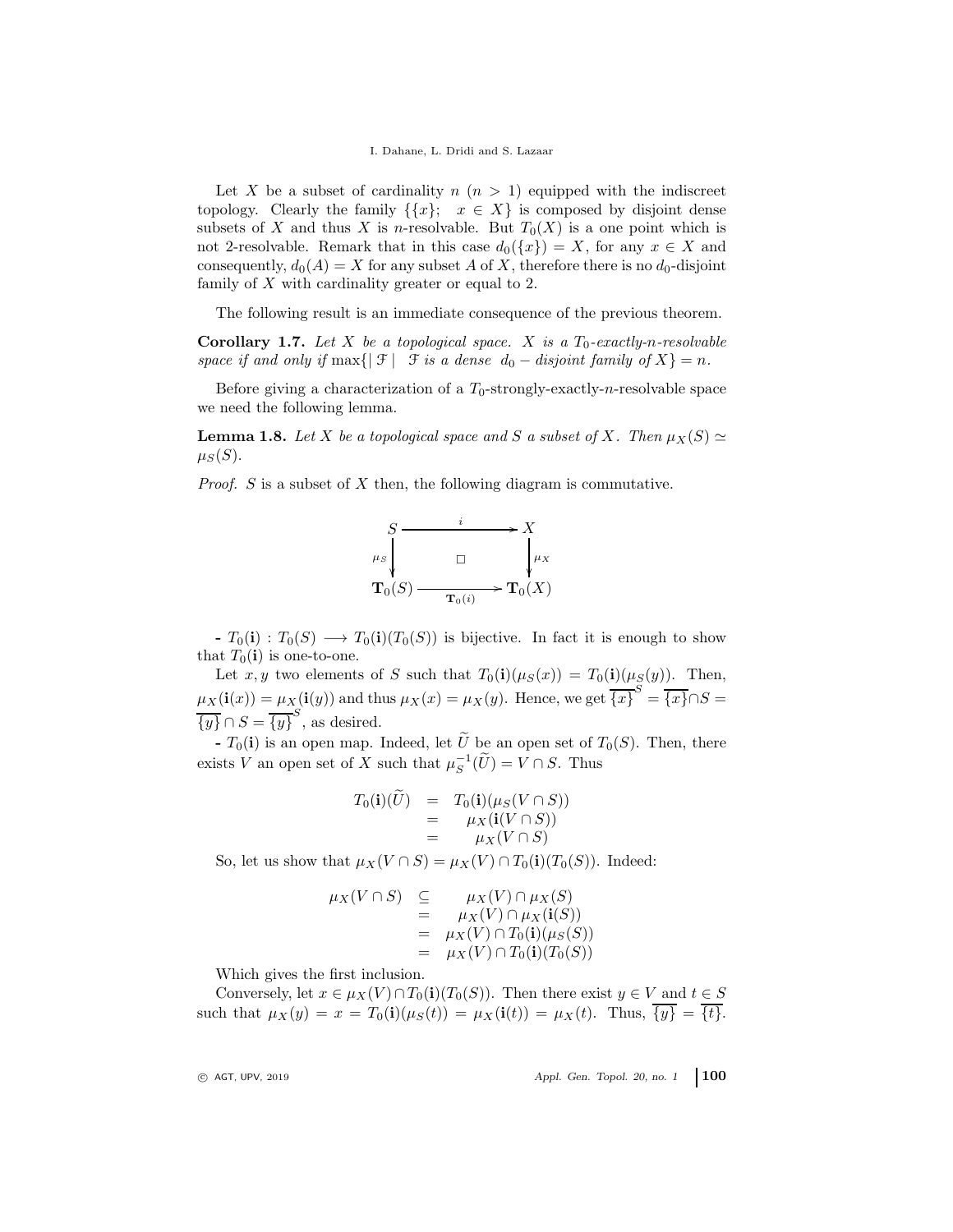Since  $y \in V$ , then  $V \cap \{t\} \neq \emptyset$ . So,  $x = \mu_X(t) \in \mu_X(V \cap S)$  which proves that  $\mu_X(V) \cap T_0(i)(T_0(S)) \subseteq \mu_X(V \cap S)$  which gives the second inclusion as desired.  $-\mu_X(S) \simeq \mu_S(S)$ .

According to the above, we conclude that  $T_0(i)$  is an homeomorphism from  $T_0(S)$  to  $T_0(i)(T_0(S))$ . Then,  $\mu_X(S) = \mu_X(i(S)) = T_0(i)(\mu_S(S)) = T_0(i)(T_0(S))$  $\simeq T_0(S) = \mu_S(S).$ 

<span id="page-4-0"></span>Theorem 1.9. *Let* X *be a topological space. Then the following statements are equivalent:*

- $(1)$  X *is a*  $T_0$ -strongly-exactly-n-resolvable space.
- (2) X *is*  $T_0$ -*n*-resolvable and for any subset S of X, S is not  $T_0$ - $(n + 1)$ *resolvable.*

*Proof.*  $(1) \implies (2)$ 

Let S be a subset of X. Since X is  $T_0$ -strongly-exactly-n-resolvable,  $\mu_X(S)$ is not  $(n + 1)$ -resolvable. Then, by Lemma [1.8,](#page-3-0)  $\mu_S(S) = T_0(S)$  is not  $(n + 1)$ resolvable. Therefore, X is a  $T_0$ -n-resolvable space in which every subset S of X, is not  $T_0$ - $(n+1)$ -resolvable.

 $(2) \Longrightarrow (1)$ 

Let  $\mu_X(S)$  be a subset of  $T_0(X)$ , where S be a subset of X. By hypothesis, S is not  $T_0 - (n + 1)$ -resolvable that is  $T_0(S) = \mu_S(S)$  is not  $(n + 1)$ -resolvable. Using Lemma [1.8,](#page-3-0)  $\mu_X(S)$  is not  $(n + 1)$ -resolvable. So that every subset  $\mu_X(S)$  of  $T_0(X)$  is not  $(n + 1)$ -resolvable and thus  $T_0(X)$  is stronglyexactly-*n*-resolvable.

### 2.  $\rho$ -n-RESOLVABLE SPACES AND  $FH$ -n-RESOLVABLE SPACES

Recall that a  $T_1$  topological space X is called Tychonoff if for any closed subset F of X and for any  $x \in X$  not in F there exists a real continuous map f from X to R ( we write  $f \in \mathbf{C}(X)$ ) such that  $f(x) = 0$  and  $f(F) = \{1\}$ . We say that  $F$  and  $x$  are completely separated. In particular two distinct points in a given Tychonoff space X are said to be completely separated if x and  $\{y\}$ are completely separated.

A  $T_1$  topological space in which every two distinct points are completely separated, is called functionally Hausdorff space.

Give a topological space X. We define the equivalence relation  $\sim$  on X by  $x \sim y$  if and only if  $f(x) = f(y)$  for all  $f \in \mathbf{C}(X)$ .

On the one hand, the set of equivalence classes  $X/\sim$  equipped with the quotient topology, is a functionally Hausdorff space called the FH-reflection of X.

On the other hand, consider  $\rho_X$  the canonical surjection map from X to X/  $\sim$ . Then for any continuous map  $f_\alpha$  from X to ℝ, there exists a unique map  $\rho(f_\alpha)$  from  $X/\sim$  to R satisfying  $\rho(f_\alpha)(\rho_X(x))=f(x)$ , for any  $x\in X$ . So,  $X/\sim$  equipped with the the topology whose closed sets are of the form  $\cap [\rho(f_\alpha)^{-1}(F_\alpha): \alpha \in I],$  where  $f_\alpha: X \longrightarrow \mathbb{R}$  (resp.,  $F_\alpha$ ) is a continuous map (resp., a closed subset of  $\mathbb{R}$ ), is a a Tychonoff space (see for instance  $[22]$ ) called the  $\rho$ -reflection of X.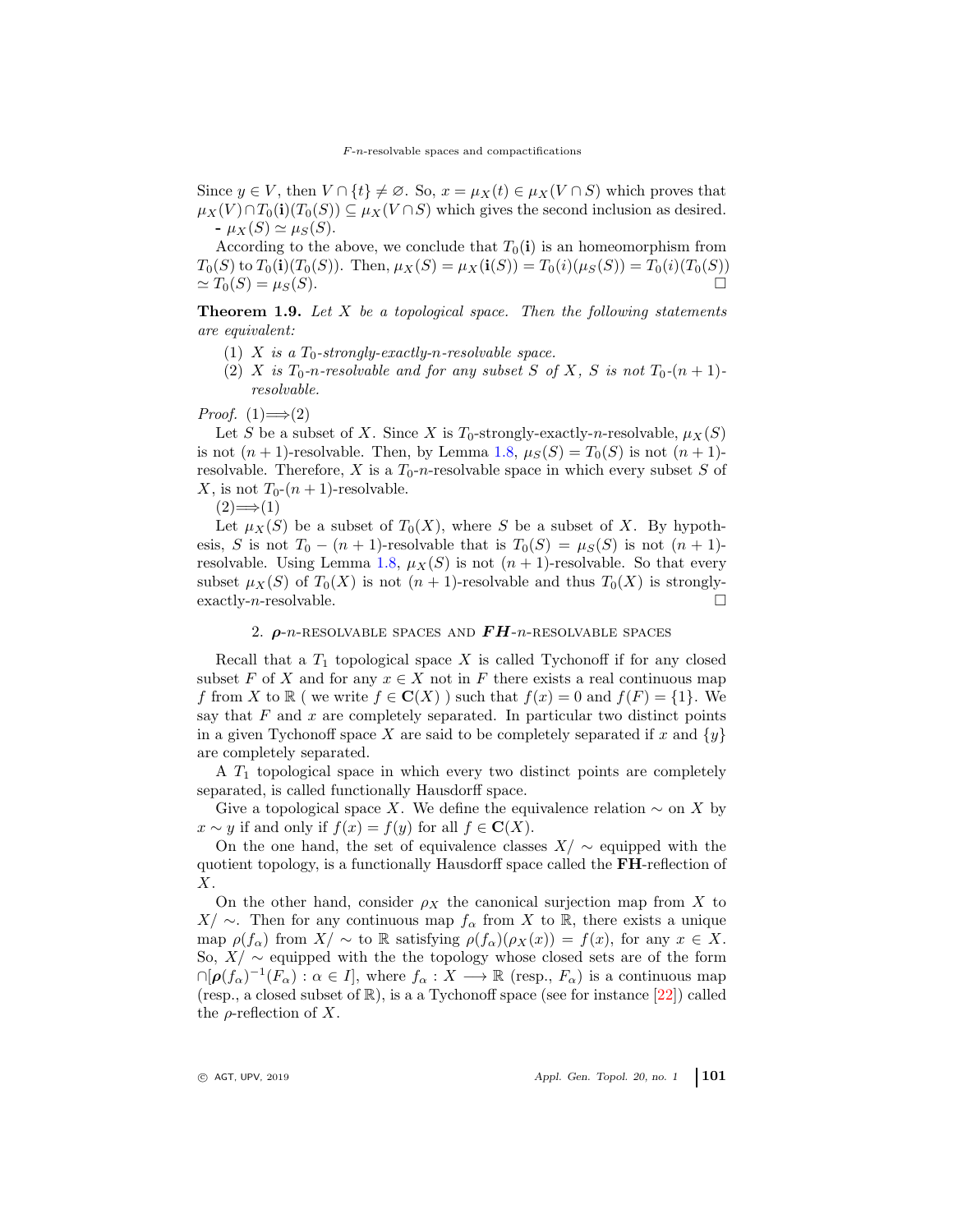We need to introduce and recall some definitions, notations and results.

*Notation* 2.1 ([\[10,](#page-11-4) Notation 3.1]). Let X be a topological space,  $a \in X$  and A a subset of  $X$ . We denote by:

(1)  $d_{\rho}(a) := \cap [f^{-1}(f(\{a\})) : f \in \mathbf{C}(X)].$ 

(2)  $d_{\rho}(A) := \cup [d_{\rho}(a) : a \in A].$ 

**Definition 2.2.** Let  $X$  be a topological space.  $X$  is called:

- (1)  $\rho$ -*n*-resolvable (resp., **FH**-*n*-resolvable) space if its  $\rho$ -reflection (resp., **FH**-reflection) is a *n*-resolvable space.
- (2) ρ*-exactly-*n*-resolvable* (resp., FH*-exactly-*n*-resolvable*) space if its ρreflection (resp.,  $FH$ -reflection) is an exactly-*n*-resolvable space.
- (3) ρ*-strongly-exactly-*n*-resolvable* (resp., FH*-strongly-exactly-*n*-resolvable*) space if its  $\rho$ -reflection (resp., **FH**-reflection ) is a strongly-exactly-nresolvable space.

Recall that for a given topological space X and  $A \subseteq X$ , A is called a zeroset if there exists  $f \in C(X)$  such that  $A = f^{-1}(\{0\})$ . The complement of a zero-set is called a cozero-set.

A space is Tychonoff if and only if the family of zero-sets of the space is a base for the closed sets (equivalently, the family of cozero-sets of the space is a base for the open sets)(see  $[22,$  Proposition 1.7]). In [\[10\]](#page-11-4) it is showen that a closed (resp., open) subset of  $\rho(X)$  is of the form  $\cap [\rho(f)^{-1}(\{0\}) : f \in H]$ (resp.,  $\cup [\rho(f)^{-1}(\mathbb{R}^*) : f \in H]$ ), where H is a collection of continuous maps from  $X$  to  $\mathbb{R}$ .

**Definition 2.3** ([\[10,](#page-11-4) Definition 3.14]). Let X be a topological space, a subset  $V$  of  $X$  is called:

- (i) a *functionally open* subset of X (for short F-open ) if and only if  $d<sub>o</sub>(V)$ is open in  $X$ .
- (ii) a *functionally dense* subset of X (for short F-dense) if and only if for any F-open subset W of X,  $d_{\rho}(V)$  meets  $d_{\rho}(W)$ .
- (iii)  $\rho$ -dense, if  $g(V) \neq \{0\}$  for every nonzero continuous map g from X to R.

**Definition 2.4.** Let X be a topological space and  $\{A_i : i \in I\}$  be a family of subsets of X. We say that this family is pairwise  $d_{\boldsymbol{\rho}}$ -disjoint if and only if  $d_{\boldsymbol{\rho}}(A_i) \cap d_{\boldsymbol{\rho}}(A_j) = \emptyset$ , for any  $i \neq j \in I$ .

<span id="page-5-0"></span>Theorem 2.5. *Let* X *be a topological space. Then the following statements are equivalent:*

(i) X *is* FH*-*n*-resolvable.*

(*ii*) X have a F-dense pairwise  $d_{\rho}$ -disjoint family with cardinality n.

*Proof.*  $(i) \implies (ii)$ 

Suppose that X is an  $\mathbf{FH}\text{-}n$ -resolvable space. Then, there exists a family  $\{\rho_X(A_1), ..., \rho_X(A_n)\}\$  of dense pairwise disjoint subsets of  $FH(X)$ .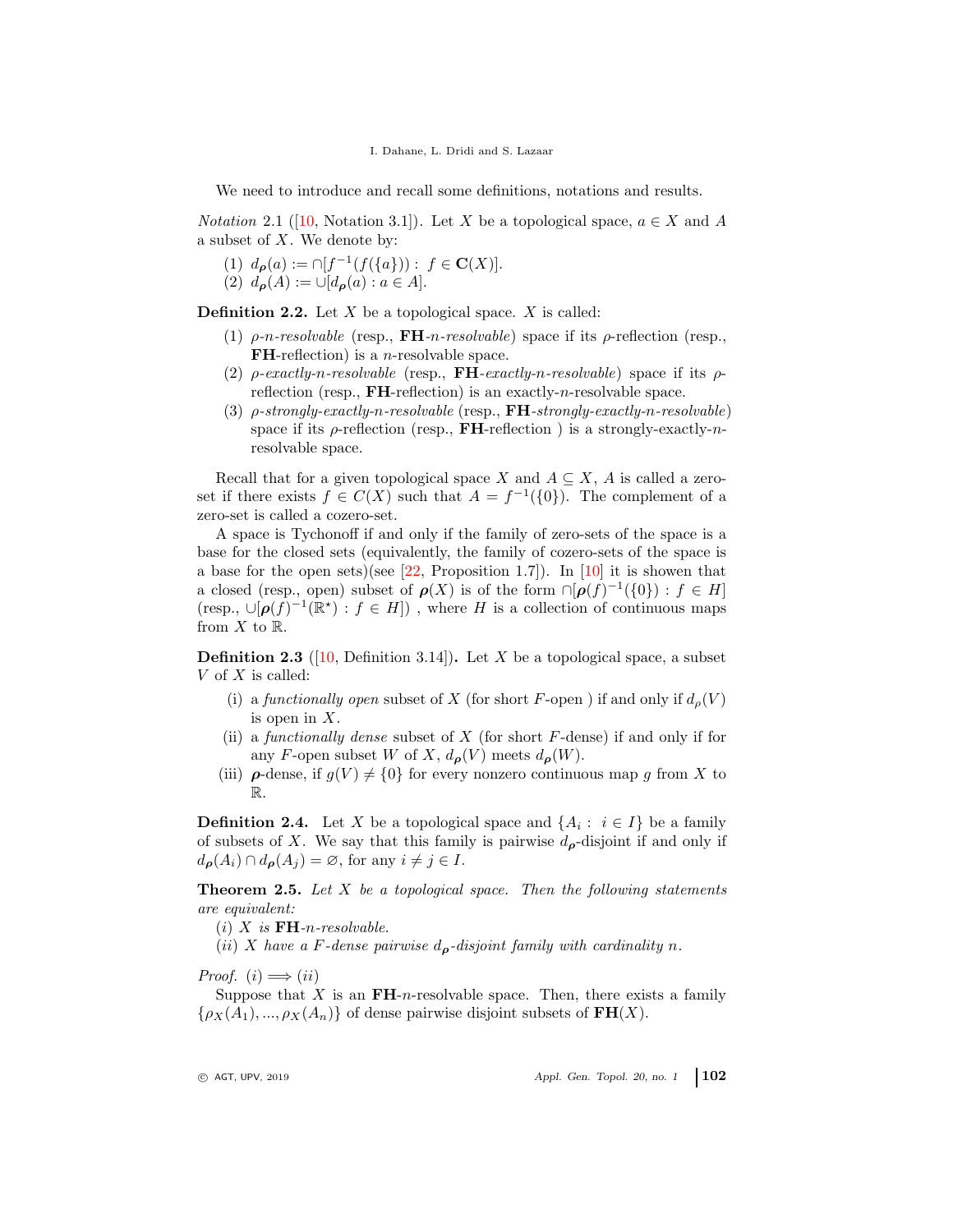Now, applying  $\rho_X^{-1}$ , we see easily that the family  $\{A_1, \ldots, A_n\}$  is pairwise  $d_{\boldsymbol{\rho}}$ -disjoint. Finally, the equality  $\rho_X(A_i) = \mathbf{FH}(X)$  means that  $A_i$  is a F-dense subset of X. Therefore,  $\{A_1, \ldots, A_n\}$  is pairwise  $d_{\rho}$ -disjoint family of X with cardinality n.

 $(ii) \Longrightarrow (i)$ 

Conversely, let  $\{A_i: 1 \le i \le n\}$  be a family of F-dense pairwise  $d_{\rho}$ -disjoint subsets of X. Then on the one hand, for every  $1 \leq i \leq n$ ,  $\rho_X(A_i)$  is a dense subset of  $\text{FH}(X)$  and on the other hand,  $\forall 1 \leq i \neq j \leq n$ , we have

$$
d_{\boldsymbol{\rho}}(A_i) \cap d_{\boldsymbol{\rho}}(A_j)) = \boldsymbol{\rho}_X^{-1}(\boldsymbol{\rho}_X(A_1)) \cap \boldsymbol{\rho}_X^{-1}(\boldsymbol{\rho}_X(A_j)))
$$
  
= 
$$
\boldsymbol{\rho}_X^{-1}(\boldsymbol{\rho}_X(A_i) \cap \boldsymbol{\rho}_X(A_j)))
$$
  
= 
$$
\emptyset
$$

Therefore,  $\{\rho_X(A_1), ..., \rho_X(A_n)\}\$ is a family of dense pairwise disjoint subsets of  $\mathbf{FH}(X)$ .

By the same way as in Theorem [2.5,](#page-5-0) the following result is immediate.

<span id="page-6-0"></span>Theorem 2.6. *Let* X *be a topological space. Then the following statements are equivalent:*

- (i) X *is* ρ*-*n*-resolvable.*
- (*ii*) X have a  $\rho$ -dense and pairwise  $d_{\rho}$ -disjoint family of cardinality n.

*Remark* 2.7. Since every F-dense subset is a  $\rho$ -dense subset (see [\[10,](#page-11-4) Remarks 3.15] ), then by Theorem [2.6,](#page-6-0) every  $\mathbf{FH}$ -*n*-resolvable space is  $\rho$ -*n*-resolvable.

The following results are immediate.

Corollary 2.8. *Let* X *be a topological space.* X *is a* FH*-exactly-*n*-resolvable space if and only if*  $\max\{|\mathcal{F}| \mid \mathcal{F} \text{ is } F\text{-dense and } d_{\boldsymbol{\rho}}\text{-disjoint family of } X\} = n.$ 

Corollary 2.9. *Let* X *be a topological space.* X *is a* ρ*-exactly-*n*-resolvable space if and only if*  $\max\{|\mathcal{F}| \mathcal{F} \text{ is } \rho\text{-dense and } d_{\rho}-disjoint family of X\} = n.$ 

<span id="page-6-1"></span>*Remark* 2.10*.* Regarding Lemma [1.8,](#page-3-0) this result does not subsist in the case of the functors  $FH$  and  $\rho$  as showing by the following example.

Consider the Alexandroff space  $X = \mathbb{Z} \cup \{\infty\}$  such that  $\overline{\{n\}} = \{n\}$ , for every  $n \in \mathbb{Z}$  and  $\overline{\{\infty\}} = X$ . It is clear that every real continuous map from X is constant and thus  $FH(X) = \rho(X)$  is a one point space. Now, consider  $S = \mathbb{Z}$ , then  $FH(S) = \rho(S) = S$ , but  $\rho_X(S)$  is a one point. One can illustrates this situation by the following picture.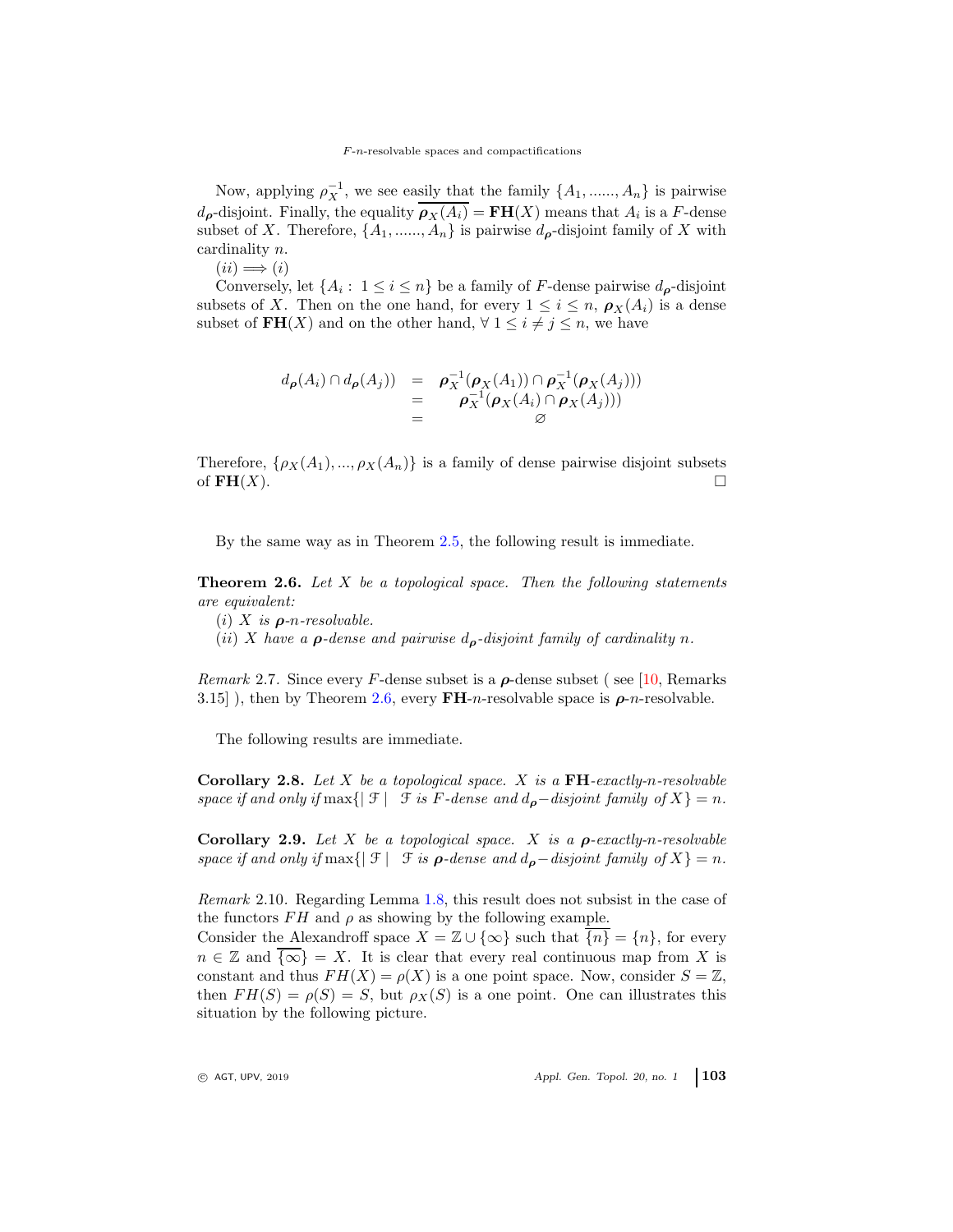I. Dahane, L. Dridi and S. Lazaar



Question 2.11. *The Theorem [1.9](#page-4-0) is an immediate consequence of Lemma [1.8](#page-3-0) which is not valuable in the case of the functors* F H *and* ρ *as showing by Remark [2.10.](#page-6-1) Hence the following question is immediate. Are* FH*-stronglyexactly-*n*-resolvable (resp.,* ρ*-strongly-exactly-*n*-resolvable) spaces equivalent to* F H*-*n*-resolvable (resp.,* ρ*-*n*-resolvable) in which every subset* S *of* X*, is not*  $FH-(n+1)$ -resolvable (resp.,  $\rho-(n+1)$ -resolvable)?

3. n-resolvable spaces and compactifications

**Definition 3.1.** A *compactification* of a topological space X is a pair  $(K(X), e)$ where  $K(X)$  is a compact space and  $e$  an embedding of X as a dense subset of  $K(X)$ .

*Remark* 3.2. In many cases, *e* will be an inclusion map, so that  $X \subseteq K(X)$ . In other cases, we can agree to write X when mean  $e(X)$ , so that we can again write  $X \subseteq K(X)$ . Whenever one of this situations occurs we say simply that  $K(X)$  is a compactification of X, and think of  $K(X)$  as containing X as a dense subspace.

<span id="page-7-0"></span>**Lemma 3.3** ([\[2,](#page-10-1) Lemma 2.1]). Let X be a topological space and  $K(X)$  be a *compactification of* X and A be a subset of  $K(X)$ *. If* X is an open set of  $K(X)$ *Then the following statements are equivalent:*

- (1) A *is a dense subset of*  $K(X)$ .
- (2)  $A \cap X$  *is a dense subset of* X.

Using Lemma [3.3,](#page-7-0) the following proposition is immediate.

<span id="page-7-1"></span>Proposition 3.4. *Let* X *be a topological space and* K(X) *be a compactification of* X*. If* X *is an open set of* K(X) *Then the following statements are equivalent:*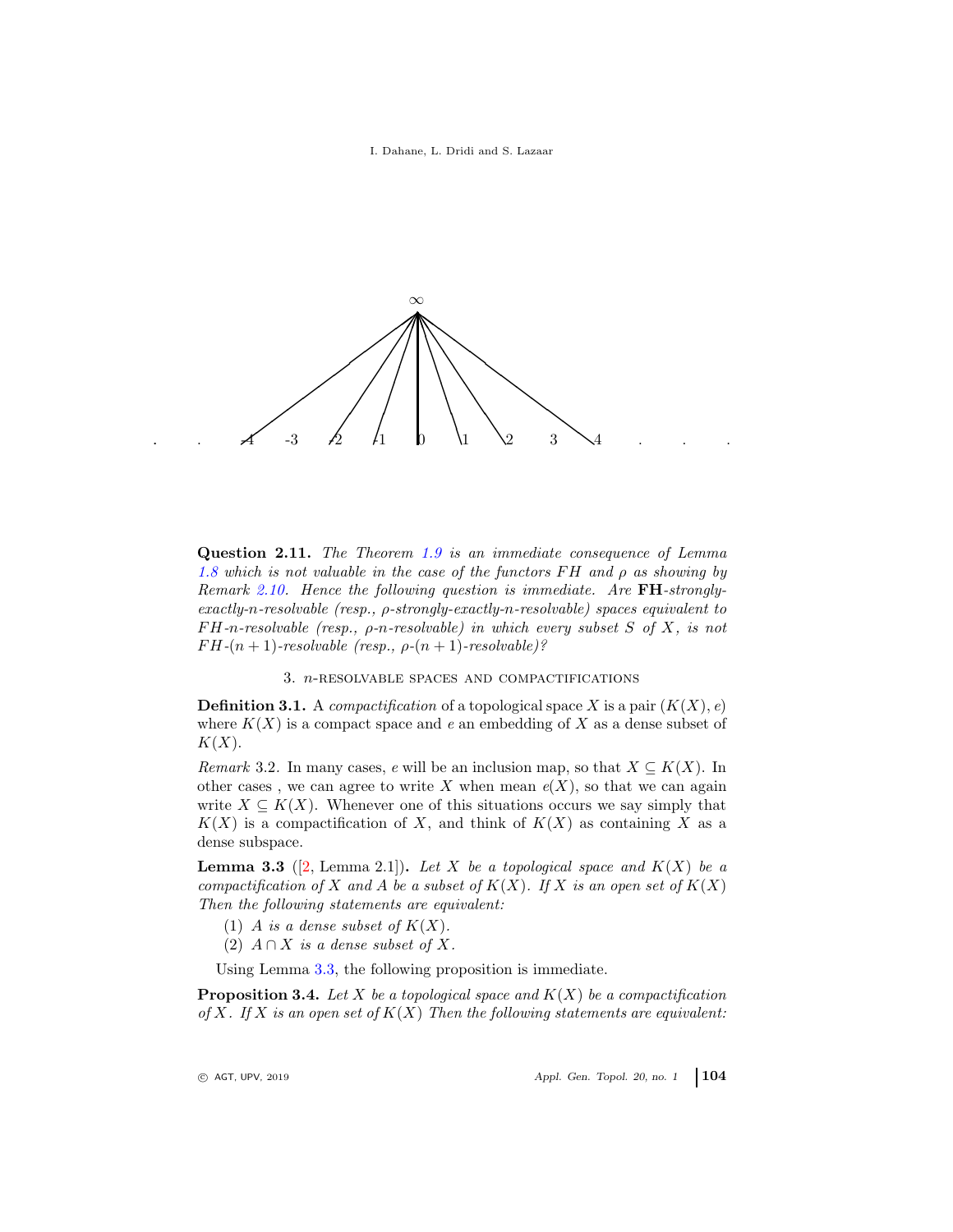$F$ -n-resolvable spaces and compactifications

- (1) X *is* n*-resolvable.*
- (2)  $K(X)$  *is n-resolvable.*

Recall that for a topological space X, the set  $\widetilde{X} = X \cup \{\infty\}$  with the topology whose members are the open sets of X and all subsets U of  $\widetilde{X}$  such that  $\widetilde{X} \setminus U$ is a closed compact subset of  $X$ , is called the Alexandroff extension of  $X$  (or the one-point compactification of  $X$ ).

Now, regarding Proposition [3.4,](#page-7-1) we get immediately the following result.

Corollary 3.5. *Let* X *be a non compact topological space Then the following statements are equivalent:*

- (1) The one point compactification  $\widetilde{X}$  of X is n-resolvable.
- (2) X *is* n*-resolvable.*

We turn our attention to spaces such that their Wallman compactifications are n-resolvable spaces.

First, let us recall the construction of Wallman compactification of  $T_1$ -space (a concept introduced, in 1938, by Wallman [\[23\]](#page-11-12)).

Let  $\mathcal P$  be a class of subsets of a topological space X wich is closed under fnite intersections and finite unions.

A P-filter on X is a collection  $\mathcal F$  of nonempty elements of P with the properties:

*(a)*  $P_1, P_2 \in \mathcal{F}$  implies  $P_1 \cap P_2 \in \mathcal{F}$ .

*(b)*  $P_1 \in \mathcal{F}$   $P_1 \subseteq P_2$  implies  $P_2 \in \mathcal{F}$ .

A P-ultrafilter is a maximal P-filter. When P is the class of closed sets of X, then the P-filters are called closed filters.

The points of the Wallman compactification  $wX$  of a space X are the closed ultrafilters on X. For each closed set  $D \subseteq X$ , define  $D^*$  to be the set  $D^* =$  ${A \in wX : D \in \mathcal{A}}$ , if  $D \neq \emptyset$  and  $\emptyset^* = \emptyset$ . Thus  $\mathcal{C} = \{D^* : D \text{ is a closed set }\}$ of  $X\}$  is a base for the closed sets of a topology on  $wX$ .

Let U be an open subset of X. We define  $U^* = \{A \in wX : F \subseteq U \text{ for some }$ F in A}. It is easily seen that the class  $\{U^*: U$  is an open set of X} is a base for the open sets of the topology of  $wX$ . The following properties of  $wX$  are frequently useful:

**Proposition 3.6.** *For*  $x \in X$ *, let*  $w_x(x) = \{A \mid A \text{ is a closed set of } X \text{ and }$  $x \in A$ *}. Then*  $w_X$  *is an embedding of* X *into*  $wX$ *. Thus, if*  $x \in X$ *, then*  $w_X(x)$ *will be identified to* x*.*

**Proposition 3.7.** *If*  $U \subset X$  *is open, then*  $wX \setminus U^* = (X \setminus U)^*$ *.* 

**Proposition 3.8.** *If*  $D \subset X$  *is closed, then*  $wX \setminus D^* = (X \setminus D)^*$ *.* 

**Proposition 3.9.** *If*  $U_1$  *and*  $U_2$  *are open in* X, *then*  $(U_1 \cap U_2)^* = U_1^* \cap U_2^*$  $and \ (U_1 \cup U_2)^* = U_1^* \cup U_2^*.$ 

In [\[19\]](#page-11-13), Kovar has characterized space with finite Wallman compactification remainder as following: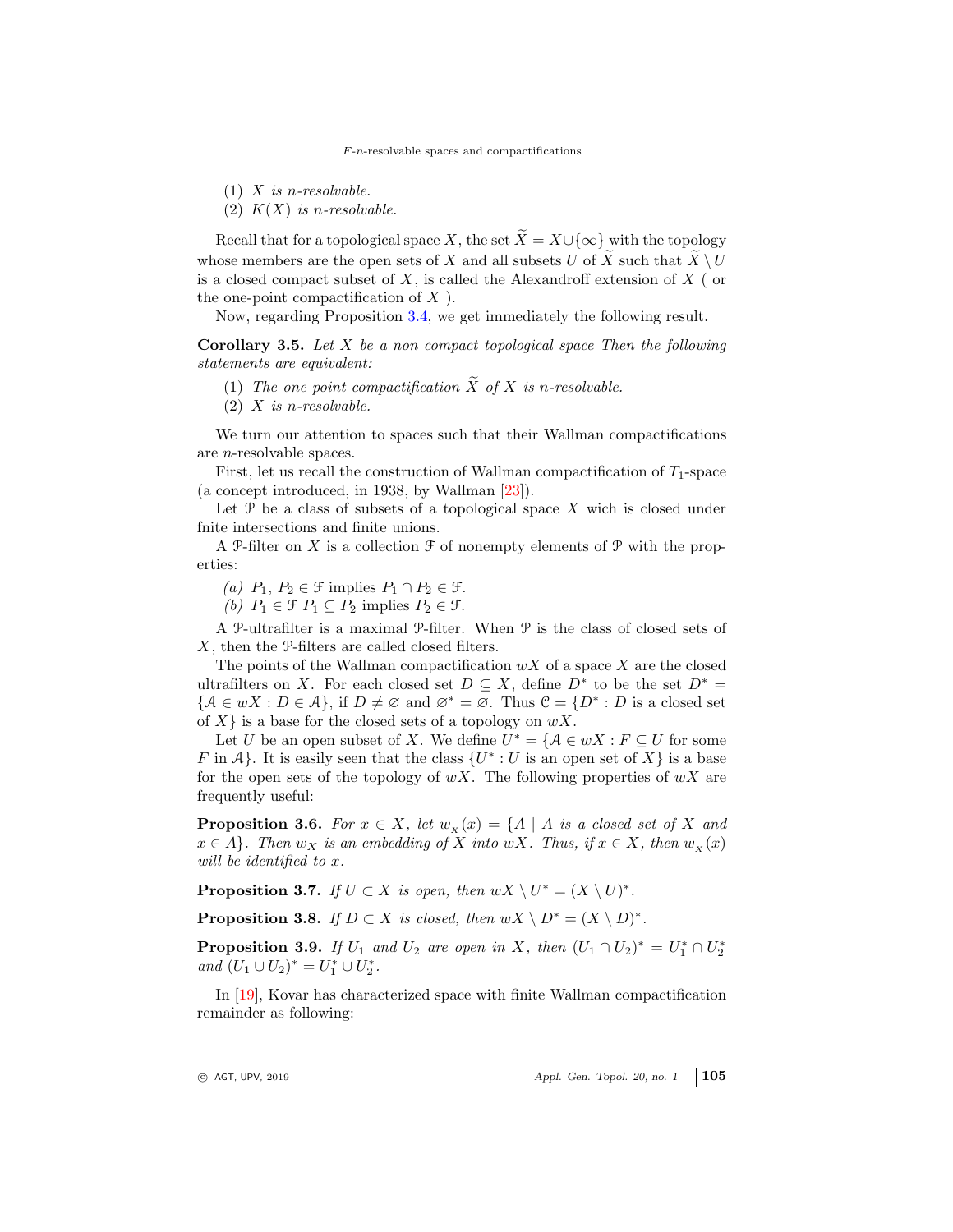<span id="page-9-0"></span>Proposition 3.10. Let X be a  $T_1$ -space, wX the Wallman compactification of X *and* k *a finite number. Then the following statements are equivalent:*

- (1)  $Card(wX X) = k.$
- (2) *There exists a collection of* k *pairwise disjoint non compact closed sets of* X *and every family of non compact pairwise disjoint closed sets of* X *contain at most* k *elements.*

The following proposition follows immediately from Proposition [3.10.](#page-9-0)

**Proposition 3.11.** Let X be a  $T_1$ -space and  $k \in \mathbb{N}$  such that every family *of non compact pairwise disjoint closed sets of* X *contain at most* k *elements. Then* X *is* n*-resolvable if and only if* wX *is* n*-resolvable.*

<span id="page-9-1"></span>**Corollary 3.12** ([\[2,](#page-10-1) corollary 3.5]). Let X be a  $T_1$ -space, wX be the Wallman *compactification of* X *and* U *be an open set of* X*. Then the following statements are equivalent:*

- (1)  $U \subsetneq U^*$ .
- (2) *There exists a non compact closed set* F *of* X *such that*  $F \subseteq U$ .

**Definition 3.13.** Let X be a  $T_1$ -topological space. Then X is said to be  $w$ -n-resolvable, if its Wallman compactification is *n*-resolvable.

Before characterizing  $w-n$ -resolvable spaces, let us introduce the useful definition.

**Definition 3.14.** We said that a finite family of subsets  $\{D_i, i \in I\}$  of a topological space  $(X, \mathcal{O}(X))$  satisfies the property  $(\mathcal{P})$  if:

for every  $(i, 0) \in J = I \times \{0 \in \mathcal{O}(X) : O \cap D_i = \emptyset\}$ , there exists a non compact closed subset  $F_{O,i} \subset O$  with  $\{F_{O,i} : (i, O) \in J\}$  is a family of pairwise disjoint subsets of X.

Now, let us give one of the main result of this section.

<span id="page-9-2"></span>**Theorem 3.15.** Let X be a  $T_1$ - topological space, Then the following state*ments are equivalent:*

- (1) X *is* w*-*n*-resolvable.*
- (2) X *is a partition of a family of* n *subsets satisfying* (P)*.*

*Proof.* Let X be a w-n-resolvable space. Then there exist n pairwise disjoint dense subsets  $A_1, A_2, ..., A_n$  of wX such that  $wX = A_1 \cup A_2 \cup ... \cup A_n$ . We denote  $D_i = A_i \cap X$ . It is clear that the family  $\{D_i; 1 \le i \le n\}$  is a partition of X.

Let O be a nonempty open subset of X such that  $O \cap D_i = \emptyset$ . The density of  $A_i$  in wX gives an element  $\mathcal{F}_i \in O^* \cap A_i$ . By Corollary [3.12,](#page-9-1) there exists a non compact closed subset  $G_{(i,O)} \subset O$  such that  $G_{(i,O)} \in \mathcal{F}_i$ .

Now, if i' is distinct from i and O' is a given nonempty open subset of X such that  $O' \cap D_{i'} = \emptyset$ , by the same way, there exists an element  $\mathcal{F}_{i'} \in O'^* \cap A_{i'}$ and consequently there exists a non compact closed subset  $G_{(i',O')} \subset O'$  such that  $G_{(i',0')} \in \mathfrak{F}_{i'}$ . Since  $A_i \cap A_{i'} = \emptyset$ , then  $\mathfrak{F}_i \neq \mathfrak{F}_{i'}$ . Thus, there exist a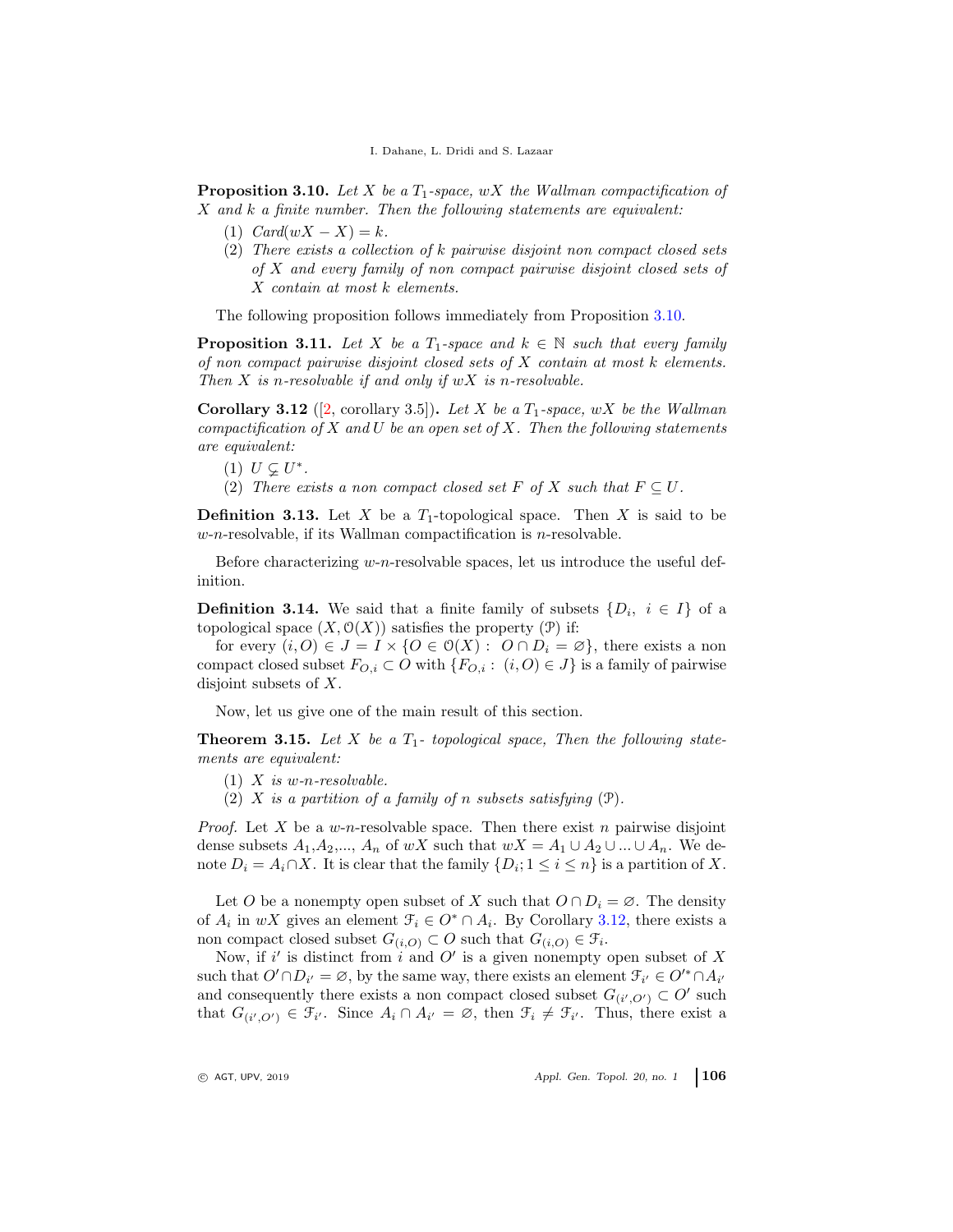closed subsets  $F_i \in \mathcal{F}_i$  and  $F_{i'} \in \mathcal{F}_{i'}$  such that  $F_i \cap F_{i'} = \emptyset$ . Let  $F_{(i,O)} =$  $G_{(i,O)} \cap F_i$  and  $F_{(i',O')} = G_{(i',O')} \cap F_i'$ . It is clear that  $F_{(i,O)} \in \mathcal{F}_i \in wX \setminus X$ and  $F_{(i',O')} \in \mathcal{F}_{i'} \in wX \setminus X$ . Hence,  $F_{(i,O)}$  and  $F_{(i',O')}$  are non compact closed subsets ( see  $[2, \text{Lemma } 3.4]$ ), which are disjoint.

Conversely, let  $\{D_i; 1 \leq i \leq n\}$  be a partition of X by n subsets satisfying (P). For every  $1 \leq i \leq n$ , set  $A_i = D_i \cup {\mathcal{F} \in wX - X : F_{(i,O)} \in \mathcal{F}}$ , where O is an open subset of X such that  $O \cap D_i = \emptyset$  (it is clearly seen that if  $A_i = D_i$ , then  $D_i$  is dense in  $wX$ ). Clearly, by construction,  $A_i$  is a dense subset of  $wX$ for every  $1 \leq i \leq n$ .

To finish, let us show that the family  $\{A_i: 1 \leq i \leq n\}$  are pairwise disjoint. So, suppose the existence of  $1 \leq i \neq j \leq n$  such that  $A_i \cap A_j \neq \emptyset$ . Since  $D_i \cap D_j = \emptyset$ , then  $A_i \cap A_j \cap (wX - X) \neq \emptyset$ . By construction of  $A_i$  and  $A_j$ , there exist an ultrafilter  $\mathcal{F}_i \in A_i$  and  $\mathcal{F}_j \in A_j$  such that  $\mathcal{F}_i = \mathcal{F}_j$ . Furthermore, there exist open subsets  $O, O'$  and non compact closed subsets  $F_{(i,O)} \in \mathcal{F}_i$  and  $F_{(j,O')} \in \mathcal{F}_j$  such that  $O \cap D_i = \emptyset$ ,  $O' \cap D_j = \emptyset$ ,  $F_{(i,O)} \subset O$  and  $F_{(j,O')} \subset O'$ . Hence, by the property (P),  $F_{(i,O)} \cap F_{(j,O')} = \emptyset$  and consequently  $\mathcal{F}_i \neq \mathcal{F}_j$ , which leads to a contradiction.

As an immediate consequence of Theorem [3.15,](#page-9-2) for the particular case when  $n = 2$ , we have the following corollary.

**Corollary 3.16** ([\[2,](#page-10-1) Theorem 3.6]). Let X be a  $T_1$ -topological space, Then the *following statements are equivalent:*

- (1) X *is* w*-resolvable.*
- (2) X *is a partition of two subsets*  $\{D_1, D_2\}$  *and for each nonempty open subset*  $O \subseteq D_i$  ( $i \in \{1,2\}$ ), there exists a non compact closed subset F *such that*  $F \subset O$ .

To close this section the following result is immediate.

Corollary 3.17. *Let* X *be a* T1*-topological space.* X *is* w*-exactly-*n*-resolvable if and only if*

 $\max\{|\mathcal{F}| : \mathcal{F}$  *is a partition of X, of n dense subsets satisfying*  $(\mathcal{P})\} = n$ .

ACKNOWLEDGEMENTS. The authors gratefully acknoweledge helpful corrections, comments and suggestions of the referee. This paper is supported by the LATAO LR11ES12.

#### <span id="page-10-0"></span>**REFERENCES**

- [1] A. V. Arhangel'skii and A. J. Collins, On submaximal spaces, Topology Appl. 64 (1995), 219–241.
- <span id="page-10-1"></span>[2] M. Al-Hajri and K. Belaid, Resolvable spaces and compactifications, Advances in Pure Mathematics 3 (2013), 365–367.

 $\circ$  AGT, UPV, 2019  $\circ$  Appl. Gen. Topol. 20, no. 1 107